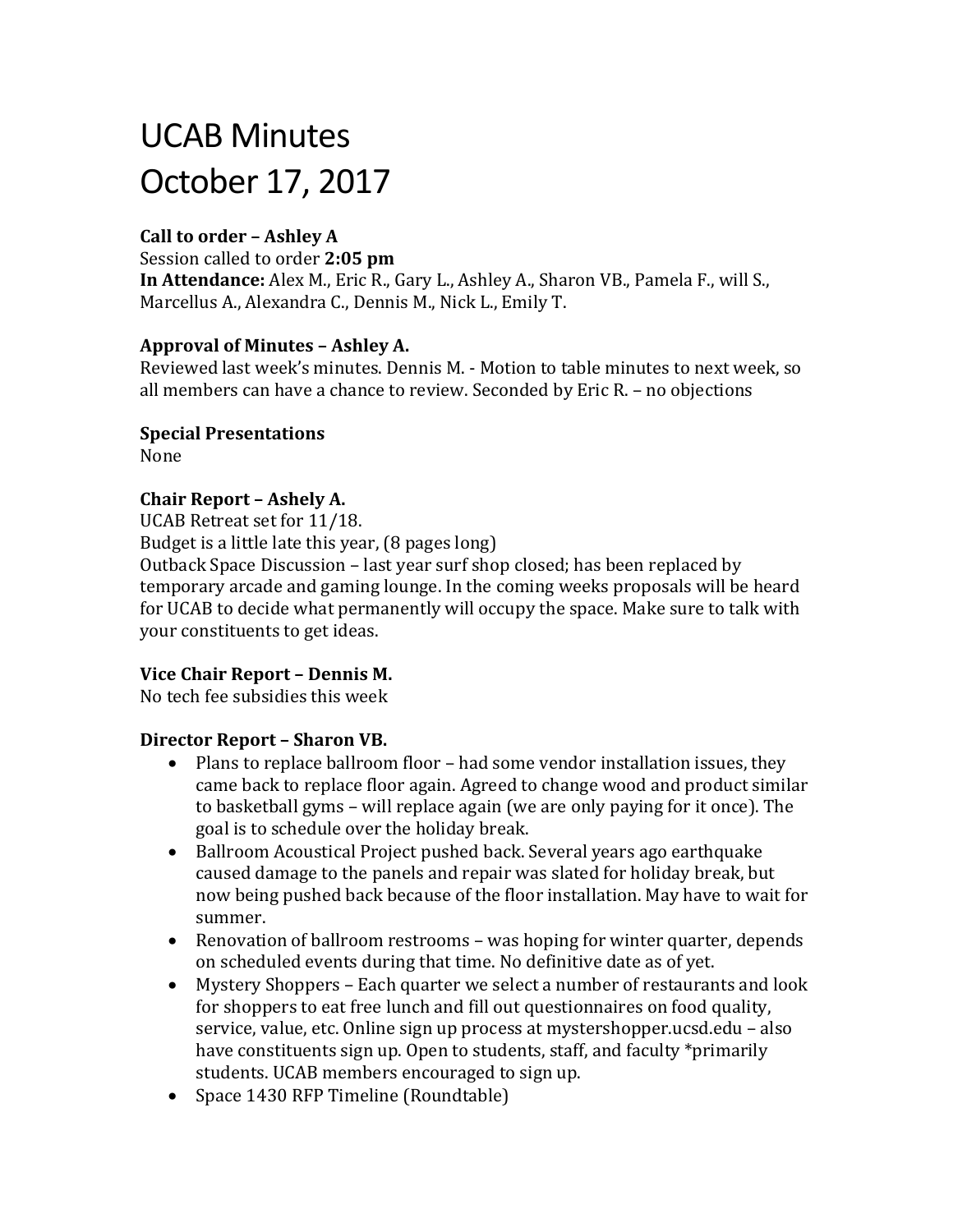- o Roundtable lease to expire this June 2018
- $\circ$  RFP was released 10/17/17 looking for new members to reduce vacancy period – 2 Stage process:
	- Oualifications Make sure the are qualified. (often receive proposals from people who haven't run restaurant business or don't possess proper funds. Need to schedule committee of UCAB members to review proposals (Time Frame 10/30 – 11/9) Only one meeting – maybe 2 hours.
	- Bidding Qualified vendors. More detailed process
		- Type of Restaurant we're looking for look, menu, service model, sustainability, schematics, renderings, etc.
- o Space 1430 will be upgraded and renovated hasn't been renovated in 30 years. (Reviewed rendering of current space in meeting) Major upgrades to outdoor space are expected. Budget is 1.5 million dollars – working with feasibility to see how close we are with budget. Construction should start at the end of lease for Round Table.
- o No need to speak to constituents Last year UCAB put concept statement forward, and already have list.
- Lease Expiration Because PCE is 10 years old, most leases are coming to an end. First 5 years is one term, second five years is at the vendors option to renew if not in default.
- Santorini, Bombay Coast Zanzibar, Tap Ex, Burger King all up for renewal.
- Shogun and Roundtable will be construction projects
- Postal Center will not renew lease (next to BK)
	- o Will be moving to Campus Services winter quarter
	- $\circ$  Immediate need for that space will be dining (220 pm Sharon visited the dining area and people were standing eating lunch, every seat was taken.
	- o Looking to possibly occupy that area with a Liberty Station styled set up "Pilot Project" (like old surf shop)
		- Gary Thinks it's a great idea likes pop up shop, bakery isn't a great idea due to shelf life. Health conscious is an idea (fruits, vegetables)
		- Eric Great temporary solution recommended Pan Dulce
		- Nick Bakery sounds great inquired about HDH and when students can use dining dollars
		- Emily Great Idea, Seating is needed. Bakery cabinets aren't visually appealing – modern display option may be more interesting

**New Business – Dennis M.** No tech fee subsidies